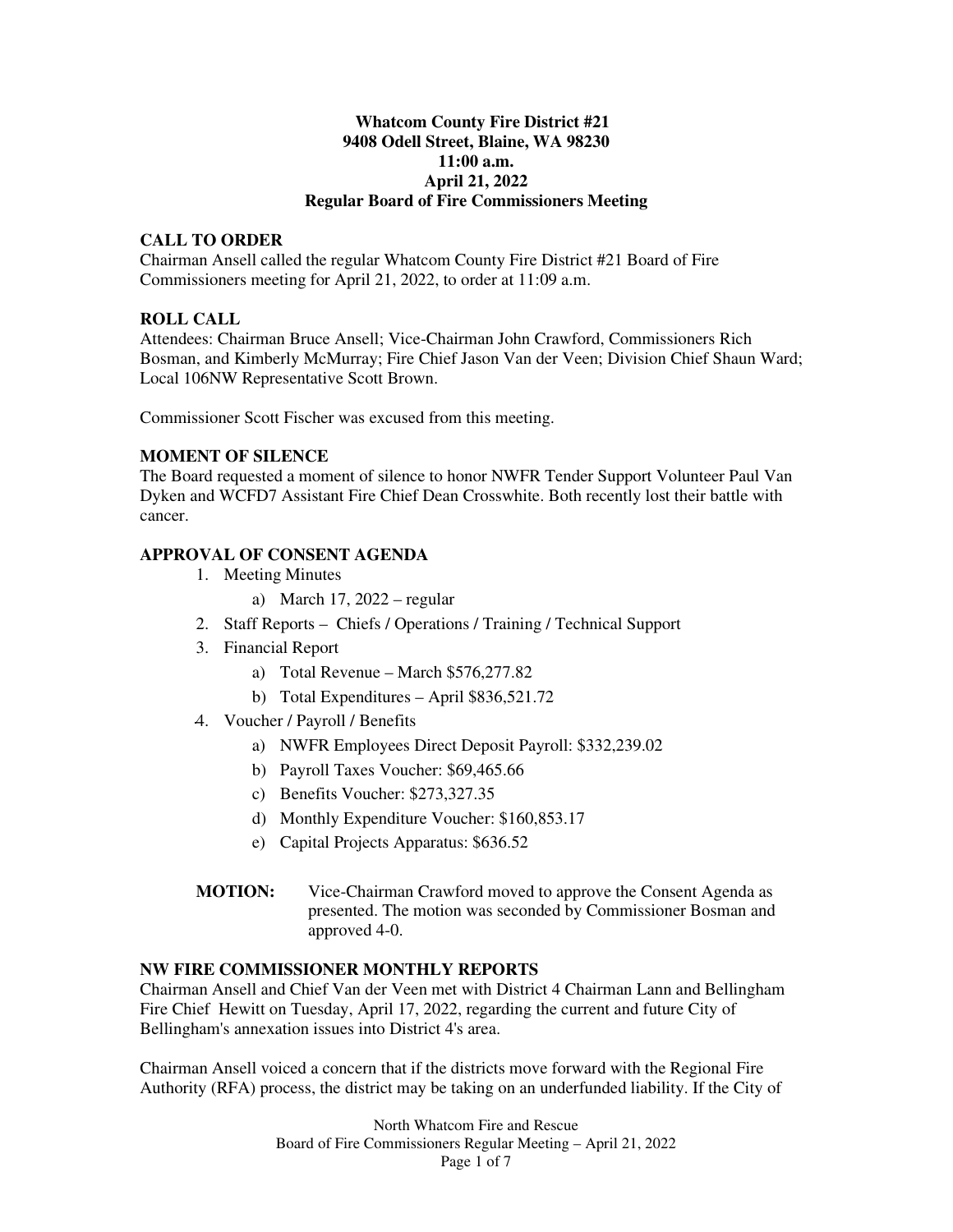Bellingham continues to annex all the valuable property in District 4's area, there will not be enough tax revenue for the RFA to provide adequate service.

After the discussion with Chief Hewitt, Chairman Ansell does feel more optimistic. It is in the City of Bellingham's best interest to maintain the level of service that the district is currently providing out of Britton Loop Station 12 since the district also provides auto aid into the City of Bellingham (500 calls per year). In addition, it is not feasible for the Bellingham Fire Department to add another crew to cover those calls.

Chairman Ansell referred to a 1997 agreement between the City of Bellingham and Districts 2 (SWFA), 4, and 8 regarding the maximum annexations allowed (60%) before the City of Bellingham would be required to take over any one of those fire agencies. With upcoming annexations potentially leading to additional annexations in the near future, the 60% threshold may be reached in District 4's area. The precise timeline is unknown.

Chief Van der Veen noted that the City of Bellingham is aware of the 1997 agreement and will need to take action on this issue soon.

This agreement is legally binding and supersedes any RCWs regarding annexations and the 60% rule. In addition, the agreement contains other guiding documents which further clarify the RCWs. Some agencies and not others have adopted this document.

The District 4 Board will be sending a formal letter to the City of Bellingham outlining their position, current funding situation and reminding them about the 1997 agreement. They will also request that the provided information be kept in the forefront and that any annexation impacts on either entity be negotiated. District 4's attorney Joseph Quinn is expected to review the letter before it is delivered.

## **LEGAL ISSUES**

The Board packet contained an Open Public Meeting Act changes in 2022 interpretation by Attorney Brian Snure. The district is in compliance with the changes.

- Commissioners can join via Zoom if not able to attend in person
- Public can attend in person
- Public access to view (Zoom) at no cost to the taxpayer (libraries provide a no-cost option to view or participate via the internet)
- Allow for public comment

## **IAFF LOCAL 106 MONTHLY REPORT**

Local 106NW Representative Scott Brown thanked all those who assisted with the memorials for both Tender Volunteer Paul Van Dyken and WCFD7 Assistant Chief Dean Crosswhite.

Scott Brown noted that he had discussions with Chief Van der Veen regarding the 1997 agreement and District 4's predicament.

The members are pleased with the addition of the new Training Captain, Mike Finley. There has been a lot of favorable feedback.

The two probationary firefighters are in the process of completing their six-month evaluation. One has already successfully completed the assessment, and the other is scheduled for the near future.

> North Whatcom Fire and Rescue Board of Fire Commissioners Regular Meeting – April 21, 2022 Page 2 of 7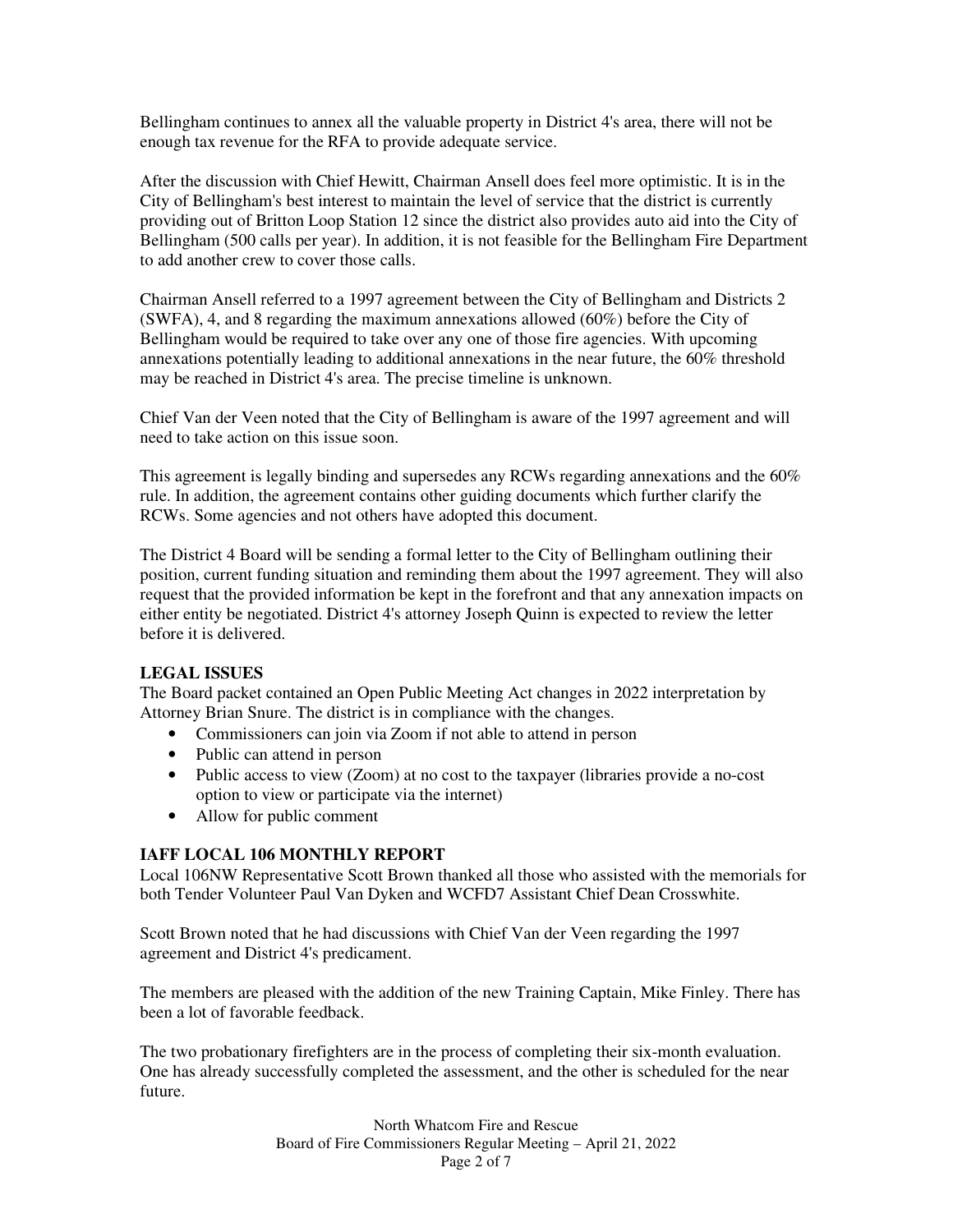Local 106NW sent the district a letter regarding upcoming contract negotiations. A reply is forthcoming. Chairman Ansell noted that they are searching for a local negotiator and would appreciate any suggestions.

### **UNFINISHED BUSINESS**

**District 4 Update:** Tim Johnson has been appointed as the interim District 4 fire commissioner. He recently met with Chief Van der Veen to review District 4's history and financial situation. A follow-up meeting is expected.

Chief Van der Veen and Bellingham Fire Chief Hewitt met a month ago to discuss the two pending annexations and one land acquisition. The two also discussed the sixty (60%) annexation rule. Chief Van der Veen provided pertinent information to the District 4 Board from the meeting. The situation puts District 4's planning on hold until more clarity regarding which agencies need to meet and make decisions.

The RFA is also on hold until a clearer direction is determined.

Both the district and the City of Bellingham assured Chairman Lann that District 4 would not be abandoned. The goal is to figure out what will be best for all of the taxpayers moving forward.

Chairman Ansell's concern remains taking on a service burden that is not the district's, as it is already struggling. His understanding following the meeting is that there may be some funding options through the City of Bellingham to keep District 4 solvent until a final solution can be determined.

A more extensive discussion is happening around Washington State involving forming larger RFAs. Chairman Ansell stated that possibly in the future, the Bellingham Fire Department could be included in RFA discussions, which would be a significant shift for the entire fire service in Whatcom County.

**Future Funding:** Chief Van der Veen noted that he does not have much to report due to the recently increased activities around the district that took much of his attention.

Chairman Ansell noted that whatever funding avenue is chosen will require support from the voting population.

Chief Van der Veen will investigate how other county fire agencies deal with reduced funding, specifically in Arizona. He will pass on any pertinent information.

To continue building relationships with the community, Chairman Ansell and Chief Van der Veen recently met with Semiahmoo Resort Association's new Manager, David Franklin. Discussions included upcoming Semiahmoo, Horizon, and Birch Bay area developments, including multi-family housing. The Semiahmoo community has concerns regarding the lack of communication or input that has been requested by the developers and the City of Blaine. Some residents are also uneasy about how the district will be able to provide service, given that the levy was not approved. They are currently voicing their concerns on Nextdoor.com.

Mr. Franklin has agreed to provide the district with specific connections within the Semiahmoo area who are also part of the concerned citizens' on the Nextdoor group's site. Although these future developments will eventually be built, concerns can be revisited. It may prove a more

> North Whatcom Fire and Rescue Board of Fire Commissioners Regular Meeting – April 21, 2022 Page 3 of 7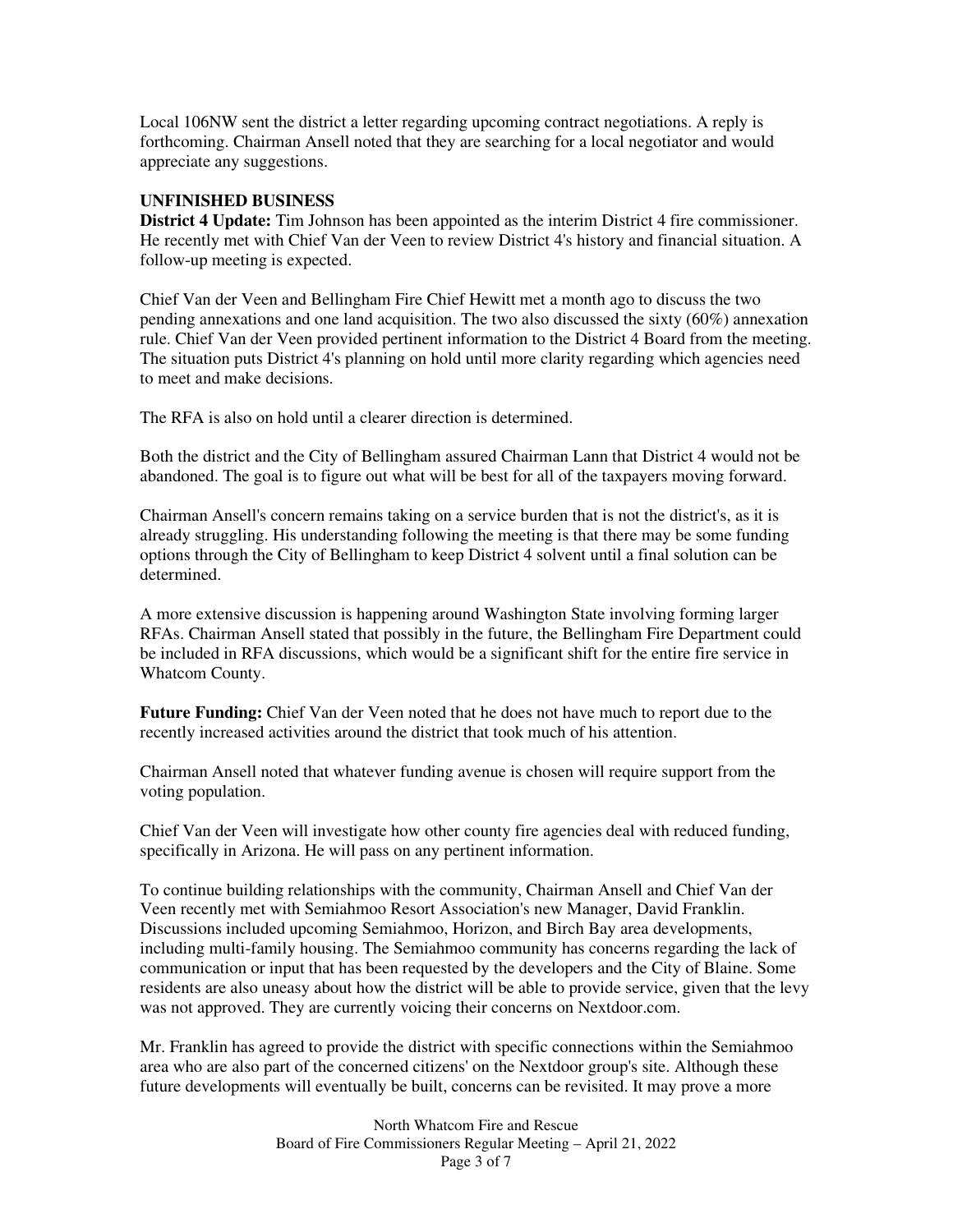opportune time for the district to return to the voters for financial support to staff Semiahmoo Station 62

In addition, Mr. Franklin was provided a lot of fire service education during the meeting, including where the administration office is located and the district's vast response area.

**Facilities and Maintenance:** Chief Ward provided an update on the district's maintenance and facilities.

Assistance to Firefighters (AFG) Grant: Chief Ward announced that the district continues to move through the grant funding process. The grant will allow the district to purchase \$148,000 worth of new communication equipment for apparatus and personnel if awarded.

Semiahmoo Station 62: Chief Ward continues to move forward, collecting bids to replace/repair the station siding, stairs, gutters, and water rot, both in and outside the building.

It is expected that the leaking water heaters installed in the station in 2003 will be replaced in the near future.

Since the goal is to staff the station with a career crew 24/7, the station will eventually require significant upgrades and furnishings. There was discussion regarding utilizing mitigation funds for some of the upgrades involving growth. Chief Van der Veen will discuss the possibility with the district's attorney and report his findings to the Board.

The previously approved lighting project is moving into phase two on the front of the Semiahmoo Station 62 and other stations to alleviate some safety issues. Vice-Chairman Crawford inquired about adding security fencing to safeguard the area and personnel vehicles. The district will investigate. Chief Van der Veen noted that with the strict retention requirements of adding security cameras, that option is too costly for the district.

The district continues to struggle to receive bids from very busy contractors on various projects.

**Sale of Wiser Lake Station 70:** Chief Van der Veen had previously emailed each Board member individually regarding an offer of \$725,000 for the purchase of the station. The only contingency is the septic inspection. All members replied to the Chief separately with a positive response. Commissioner McMurray provided a comment regarding the septic inspection. No other Board members had any additional concerns.

Based on those emails, Chief Van der Veen has signed the offer, and the closing date is scheduled for May 1, 2022. The septic inspection is scheduled for April 27, 2022.

Since the title to the building is under Whatcom County Fire Protection District 3, additional documents were provided outlining the legal path to District 21 and Chief Van der Veen's signing authority.

**MOTION:** Commissioner Bosman moved to approve the \$725,000 offer and septic contingency for the sale of Wiser Lake Station 70. The motion was seconded by Vice-Chairman Crawford and approved 4-0.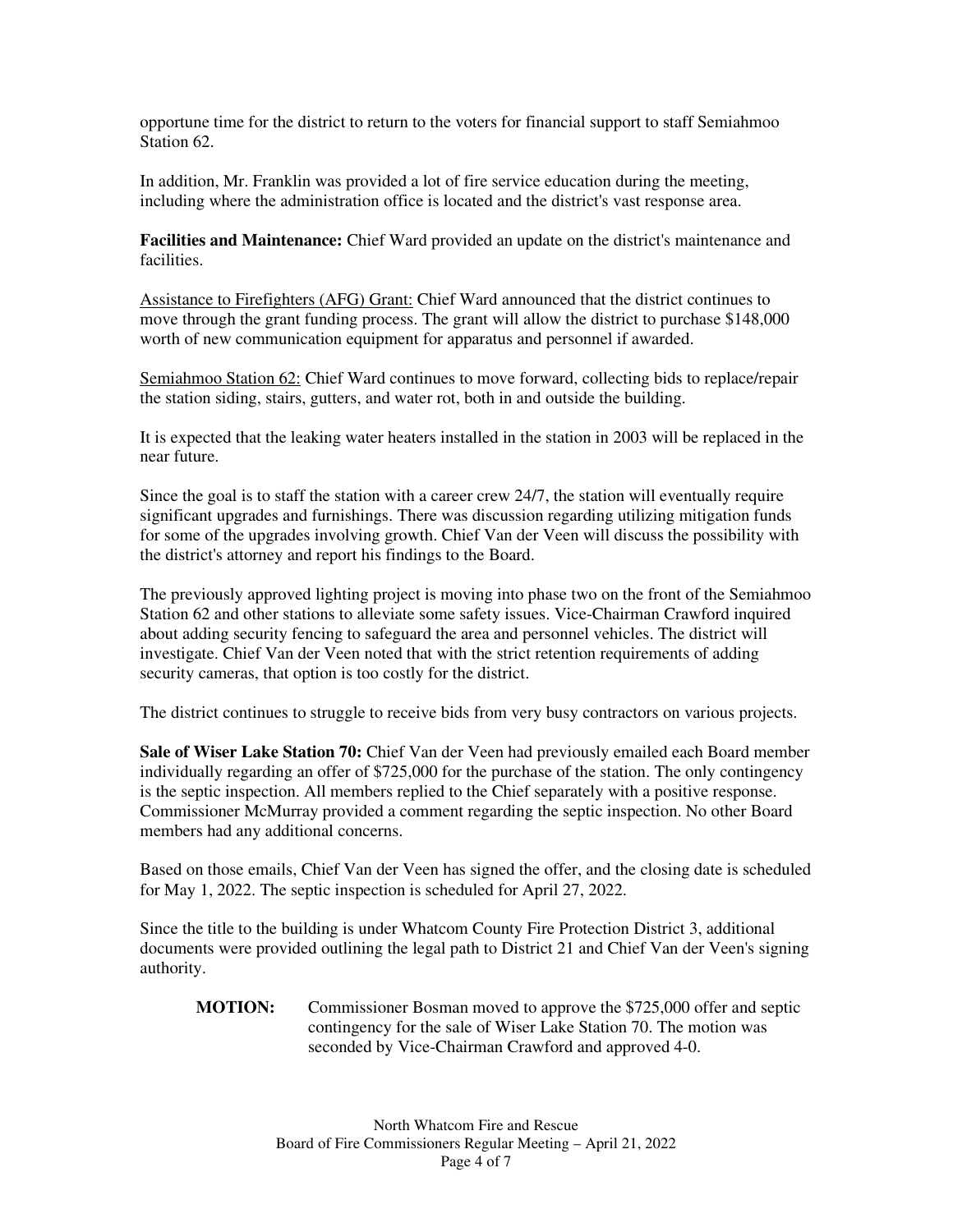#### **NEW BUSINESS**

**Division Chief of Support Services Job Description:** Chairman Ansell had previously reviewed and offered suggestions to the draft job description. He is pleased with the new format.

**MOTION:** Commissioner McMurray moved to approve the Division Chief of Support Services Job Description as presented. The motion was seconded by Vice-Chairman Crawford and approved 4-0.

**Proposed New Tender(s) Addition:** Chief Van der Veen noted that in 2021, the district reached out to Crimson to obtain the costs for a basic tender replacement. In previous meetings, it was agreed to utilize monies from the sale of Wiser Lake Station 70 to purchase two new tenders. It was noted that many of the tenders are over thirty years old and require an overwhelming amount of maintenance. The tender support volunteers also had a voice in the discussion.

In addition, Chief Van der Veen has reviewed the expense and reserve accounts, noting that there are also funds available to purchase an engine without going into debt or asking the public for funds. When the district receives the new engine, it is expected that the newest engine will be three years old. The current timeline for an engine's arrival once ordered is two years.

Chief Van der Veen requested that \$1.75 million be earmarked to purchase two tenders, an engine, and some additional equipment needed for the new engine. For transparency, Chief Van der Veen requested that those funds be transferred into the capital apparatus fund to pay for the equipment. Payment will not be made until the district receives the vehicles.

Chief Van der Veen pointed out that the district has not yet received the expected tax monies in April and are not reflected in the accounts.

The Board all agreed that it is prudent to make those vehicle purchases at this time and gave their consent.

It was noted that the district will still need to request monies from the voters for bonds and levies in the future.

**Operations Chief:** There was a discussion regarding Chief Van der Veen's need for more assistance on the operations side of the district. He noted that he loves his job and the people he works for, although he feels overwhelmed at times and would benefit from some additional support.

Chief Van der Veen further conceptualized that the district truly needs battalion chiefs to assist with the district's daily operations, allowing him and possibly a deputy chief to focus on the administrative responsibilities.

He requested to meet with Chairman Ansell to discuss finances regarding alternative command structures, taking into account the best use of the public's money. In addition, Chief Van der Veen would like to dive deeper into what additional help is needed and assess other fire, district models.

Chairman Ansell stated that acknowledging that additional support is needed is in no way a deficiency. He is aware of how many issues continually arise that hamper day-to-day progress. Chairman Ansell is pleased with Chief Van der Veen's role in the district and hopes to keep him around for a long time.

> North Whatcom Fire and Rescue Board of Fire Commissioners Regular Meeting – April 21, 2022 Page 5 of 7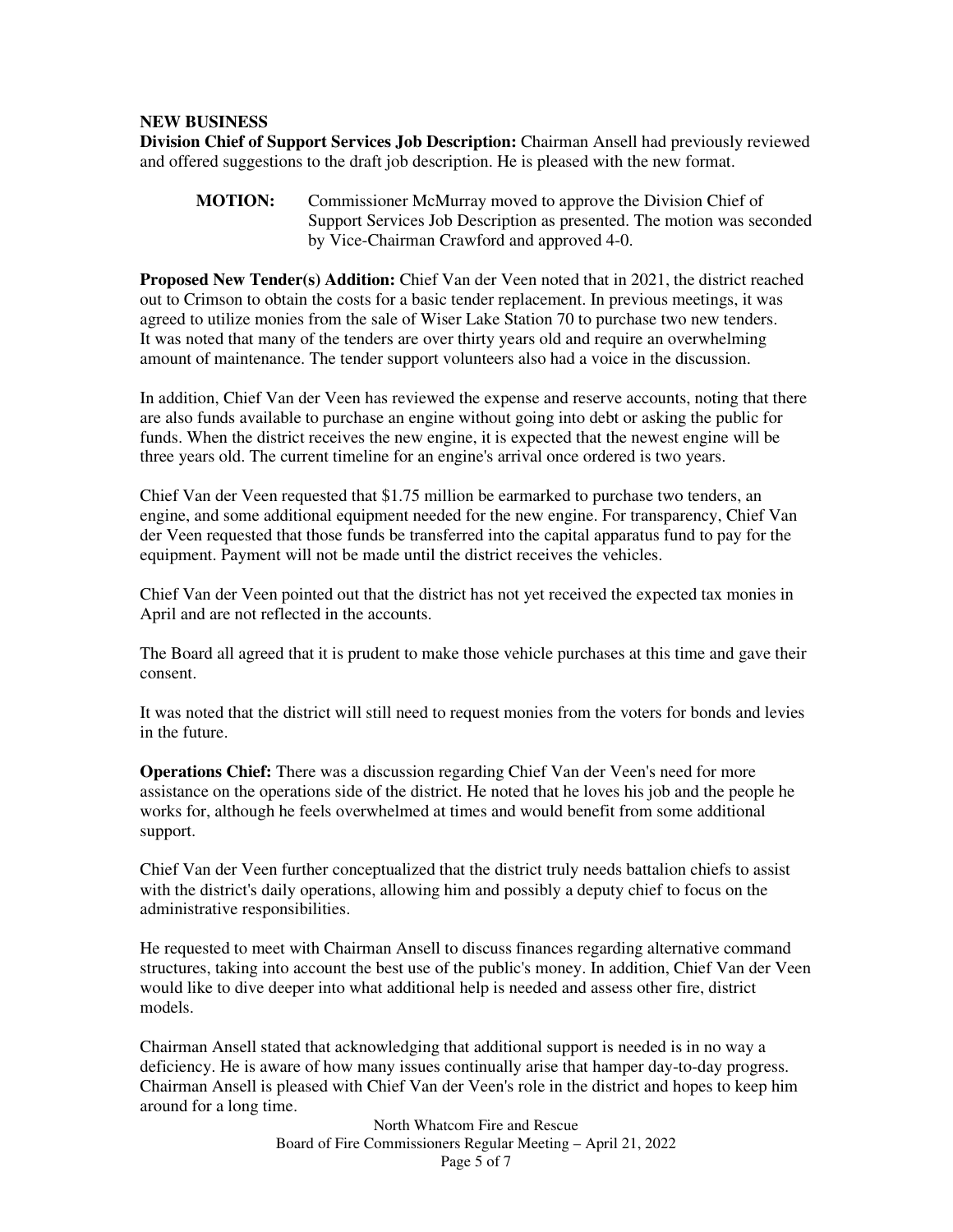Further discussion is expected.

**NWFR/D4 Joint Meeting/Workshop Tentative Dates:** Chairman Ansell requested a joint workshop/meeting between the district and District 4 to discuss annexations, proposed annexations, and operational issues.

The meeting will be held on a Saturday morning in May or early June. Once a date has been selected, other pertinent participants will be invited, including Bellingham Fire Chief Hewitt, a Labor representative, and administration staff.

It is expected that background information will be sent out prior to the meeting.

Commissioner Bosman was excused from the meeting at 12:10 p.m.

## **CORRESPONDENCE**

- Oleksandry Tretyak, Mayor of Rivne re: Ambulance request
- Baja Bridges re: Thank you for the equipment
- Whatcom County Auditor re: Submitting a ballot in 2022
- Whatcom County Health Department re: New response systems division announcement
- Snure Law Office re: Open Public Meetings Act Changes 2022
- Northern Light article re: Upcoming housing projects
- IAFF Local 106NW re: Intent to negotiate the labor contract
- The Responder: District newsletter, April issue

## **ANNOUNCEMENTS**

- **May Board Meeting Attendance Query:** Chairman Ansell requested to reschedule the upcoming meeting from Thursday, May 19, to Friday, May 20. All Commissioners in attendance are expected to attend the May 20 meeting in person at Odell Station 61.
- Chief Van der Veen and the Board wished Commissioner McMurray a Happy Birthday.

## **AGENDA ITEMS FOR THE NEXT MEETING**

- Joint Workshop Topics
- District 4 Annexation Update
- Facilities and Maintenance
- Operations Chief
- Fire District Organizational Chart Alternative
- Wiser Lake Station 70 Update

## **SIGNING OF DOCUMENTS**

## **ADJOURNMENT**

**MOTION:** There being no further business, Vice-Chairman Crawford moved to adjourn the meeting at 12:18 p.m. The motion was seconded by Commissioner McMurray and approved 4-0.